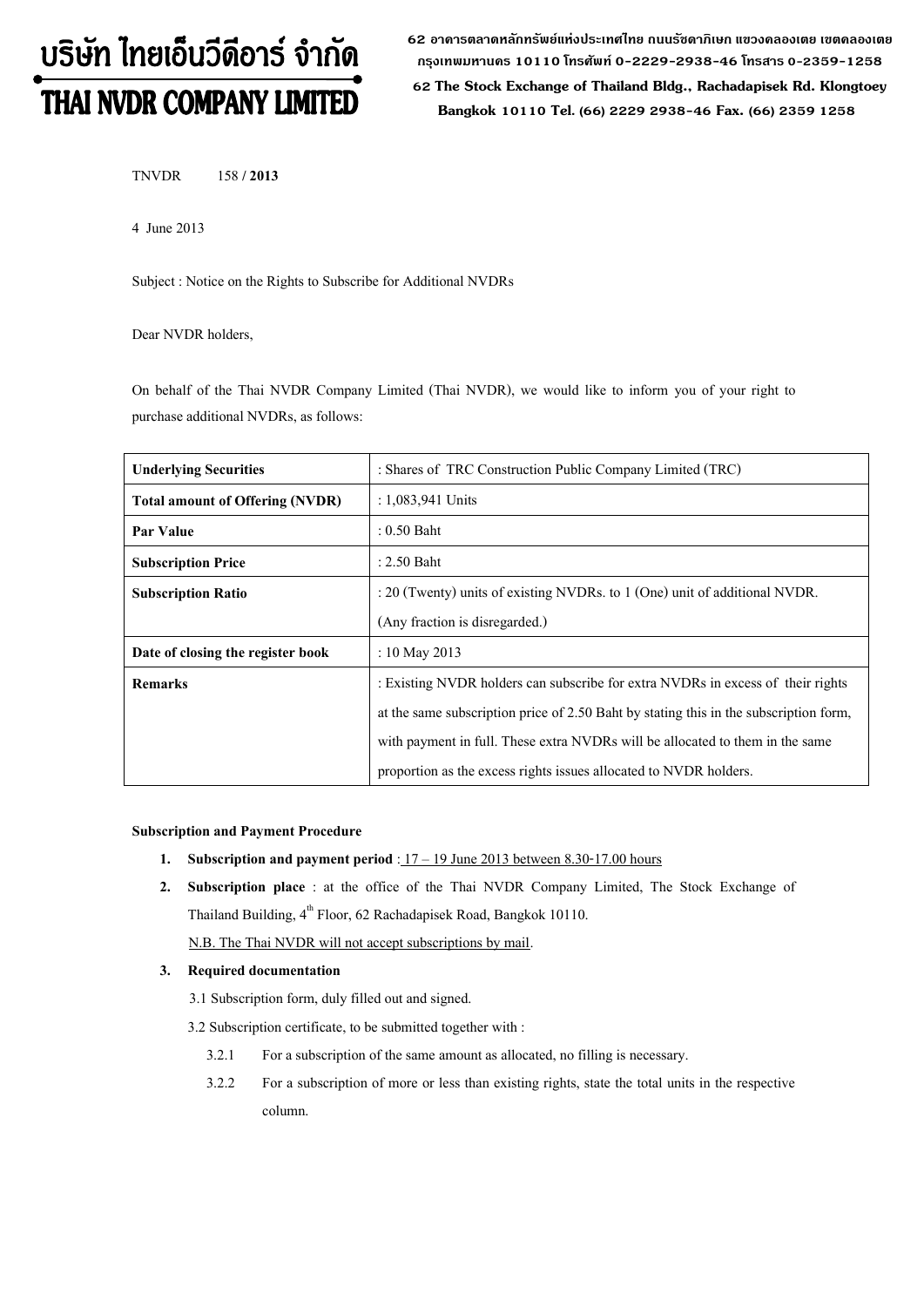#### **4. Payment**

**Subscription for full entitlement or less than the entitlement**, please make payment by one check or one cashier check which is collectable through clearing house in Bangkok. The check or cashier check shall be dated between 17-19 June 2013. Indicate the subscription date and make it payable to *"Country Group Securities PLC for Share Subscription".*

- **5.** If NVDR holders fail to exercise their rights or make a payment within the allotted time schedule, or the check or cashier check is not honored, it shall be deemed that such NVDR holders do not wish to exercise their subscription rights. Thai NVDR shall thus regard the subscription as being void.
- **6.** Refund for unallotted NVDRs.

If the excess rights NVDRs were not allotted in full because the number of NVDRs subscribed for were more than the number or remaining units of NVDRs, the Thai NVDR will make a refund (without interest) to the NVDR holders by check for the unallotted NVDRs and send it by registered mail to the address that appears on the Share Register Book on the date of closing the book, within 7 business days after the Thai NVDR has received the refund from the underlying company.

Should you need any further information, please do not hesitate to contact Thai NVDR Company Limited at 02-229-2800 Ext. 2938-46.

Sincerely yours, Thai NVDR Company Limited

Pichay Chanding

(Pichaya Chomchaiya) Head Depository Department The Stock Exchange of Thailand

Enclosure : 1. Subscription Form for NVDR Right Issues 2. Subscription Certificate